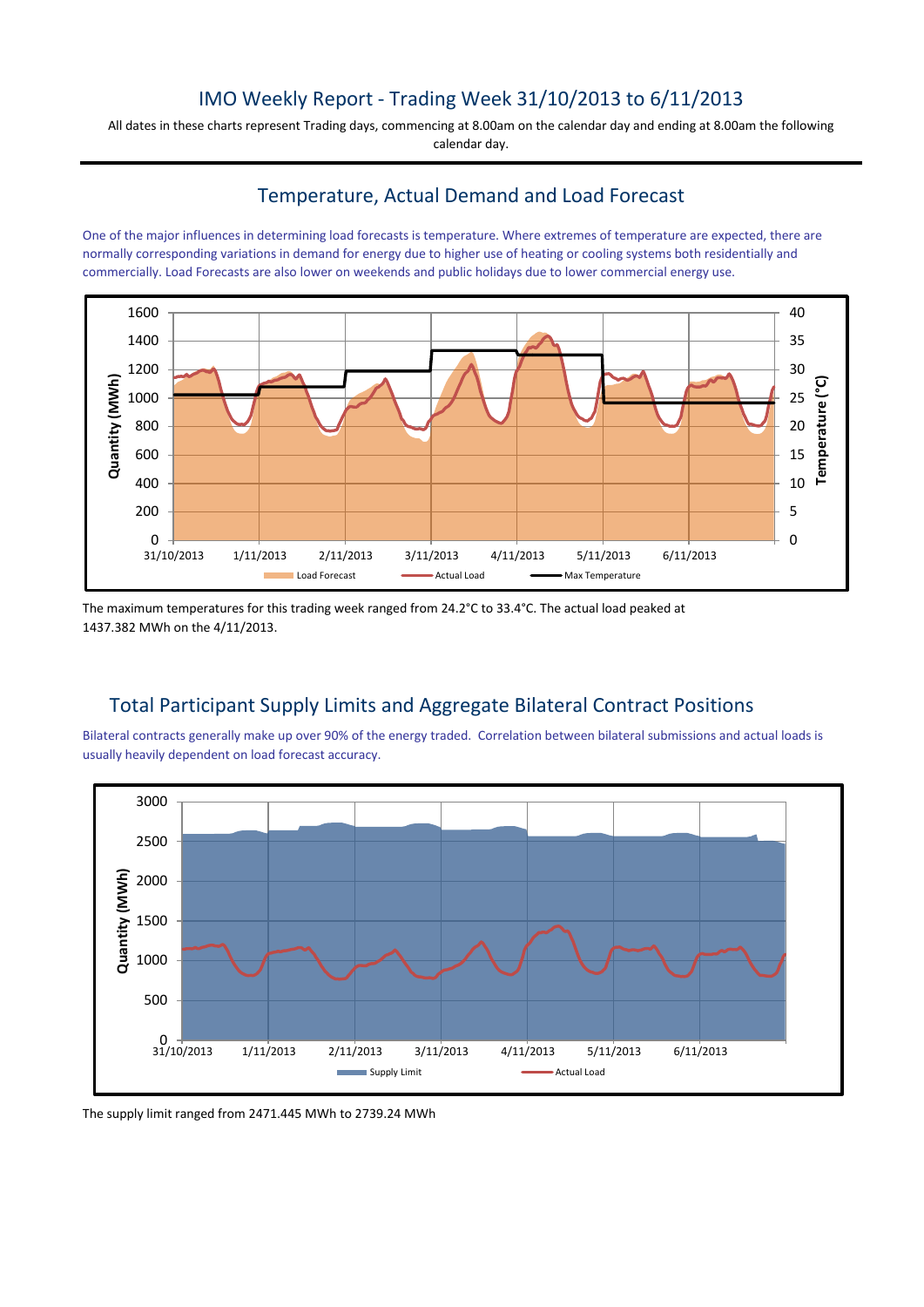#### Net Balancing Market Trades

Bilateral contracts and STEM trading are generally based on the forecast energy requirements of Participants. When the forecast requirements are higher or lower than the actual requirements for a day, this Market energy must be bought and sold in the balancing mechanism. This graph shows the estimated net balancing trades.



The majority of the balancing activity this week occurred within Balancing Demand. The maximum balancing demand for the week reached 161.274 MWh on the 4/11/2013. The maximum balancing supply for the week reached -88.062 MWh on the 4/11/2012.

## Total Traded Energy

This chart represents a comparison between the total net energy that is traded in Bilateral Contracts, the STEM and the balancing mechanism. Balancing Supply represents cases in which the total contract position is greater than the demand and customers must supply energy back to balancing. Balancing Demand represents cases in which the total contract position is less than the demand and customers must purchase energy from balancing.



Total balancing supply equalled -3187.049 MWh whereas total balancing demand equalled 10655.293 MWh. The Total STEM Traded quantity was 24948.517 MWh, with the STEM Clearing Quantity ranging between 5.975 MWh and 160 MWh.